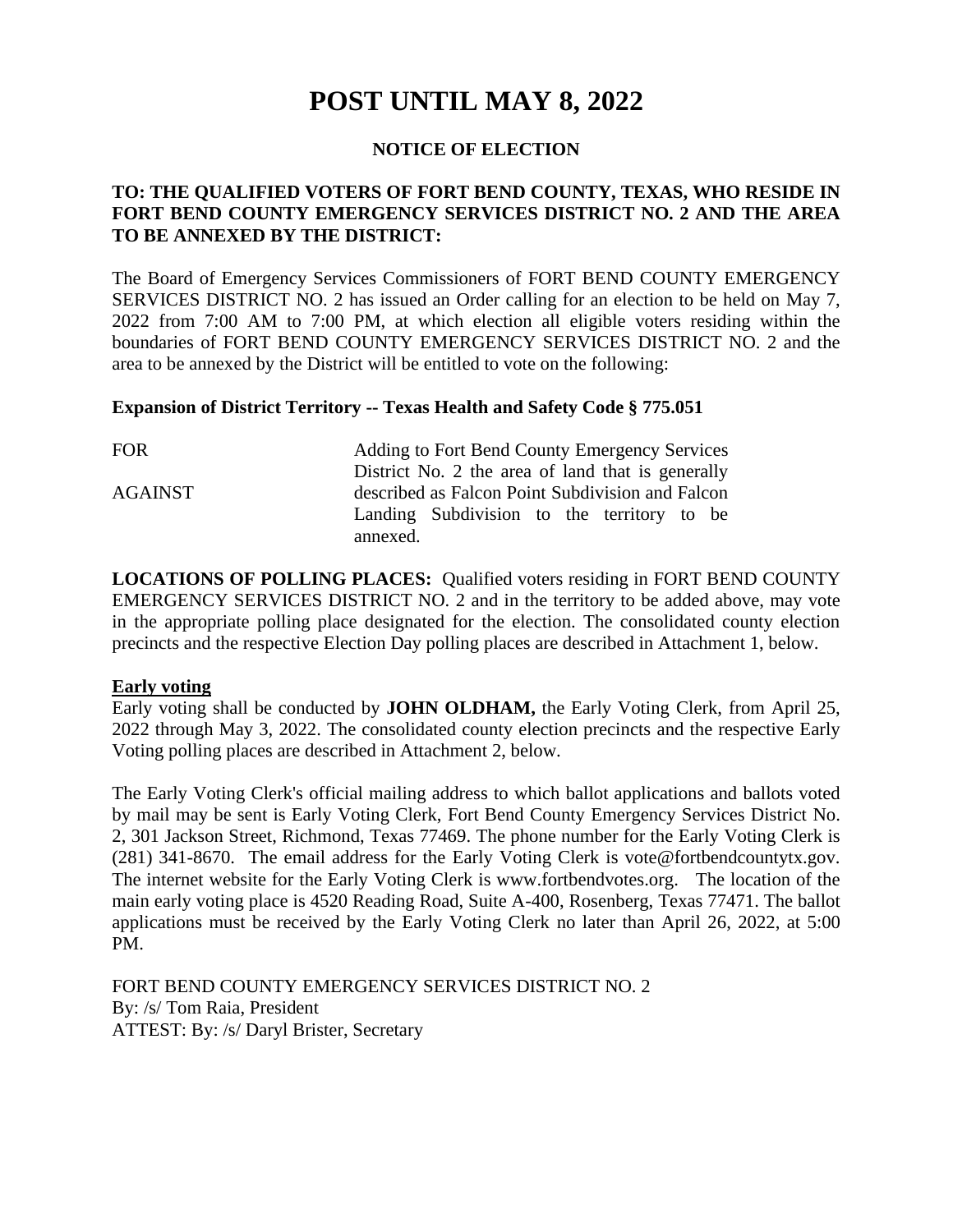# **POST UNTIL MAY 8, 2022**

# **AVISO DE ELECCIÓN**

# **PARA: LOS VOTANTES CALIFICADOS DEL CONDADO DE FORT BEND, TEXAS, QUE RESIDEN EN EL DISTRITO DE SERVICIOS DE EMERGENCIA NRO. 2 DEL CONDADO DE FORT BEND Y EL ÁREA A SER ANEXADA POR EL DISTRITO:**

La Junta de Comisionados de Servicios de Emergencia del DISTRITO DE SERVICIOS DE EMERGENCIA NRO. 2 DEL CONDADO DE FORT BEND ha emitido una Orden que convoca a una elección a realizarse el mayo 7 de 2022 desde las 7:00 AM hasta las 7:00 PM, en la cual todos los votantes elegibles que residen dentro de los límites del DISTRITO DE SERVICIOS DE EMERGENCIA NRO. 2 DEL CONDADO DE FORT BEND y del área a ser anexada por el Distrito tendrán derecho a votar por lo siguiente:

### **Expansión del Territorio del Distrito -- Código de Salud y Seguridad de Texas § 775.051**

| A FAVOR          | Añadir al Distrito de Servicios de         |
|------------------|--------------------------------------------|
|                  | Emergencia Nro. 2 del Condado de Fort      |
| <b>EN CONTRA</b> | Bend la extensión de terreno generalmente  |
|                  | descrita como Falcon Point Subdivision y   |
|                  | Falcon Landing Subdivision al territorio a |
|                  | ser anexado.                               |

**UBACIONES DE LOS LUGARES DE VOTACIÓN:** Los votantes calificados que residen en el DISTRITO DE SERVICIOS DE EMERGENCIA Nro. 2 DEL CONDADO DE FORT BEND y en el territorio que se añade más arriba, podrán votar en el lugar de votación que corresponda y haya sido designado para la elección. Los precintos electorales consolidados del condado y los respectivos lugares de votación del Día de Elección se describen en el Adjunto 1, más adelante.

#### **Votación anticipada**

La votación anticipada estará a cargo de **JOHN OLDHAM,** el Oficial de Votación Anticipada, desde abril 25 de 2022 hasta mayo 3 de 2022. Los precintos electorales consolidados del condado y los respectivos lugares de votación de Votación Anticipada se describen en el Adjunto 2, más adelante.

La dirección postal oficial del Oficial de Votación Anticipada a la cual se pueden enviar las solicitudes para boletas de votación y las boletas de votación por correo es Early Voting Clerk, Fort Bend County Emergency Services District No. 2, 301 Jackson Street, Richmond, Texas 77469. El número de teléfono de la Oficial de Votación Anticipada es (281) 341-8670. La dirección de correo electrónico de la Oficial de Votación Anticipada es vote@fortbendcountytx.gov. El sitio web en internet de la Oficial de Votación Anticipada es www.fortbendvotes.org. La ubicación del lugar de votación anticipada principal es 4520 Reading Road, Suite A-400, Rosenberg, Texas 77471. El Oficial de Votación Anticipada debe recibir las solicitudes de boleta de votación antes del abril 26 de 2022, a las 5:00 PM.

DISTRITO DE SERVICIOS DE EMERGENCIA NRO. 2 DEL CONDADO DE FORT BEND Por: /firma/ Ton Raia, Presidente ATESTIGUA: Por: /firma/ Daryl Brister, Secretario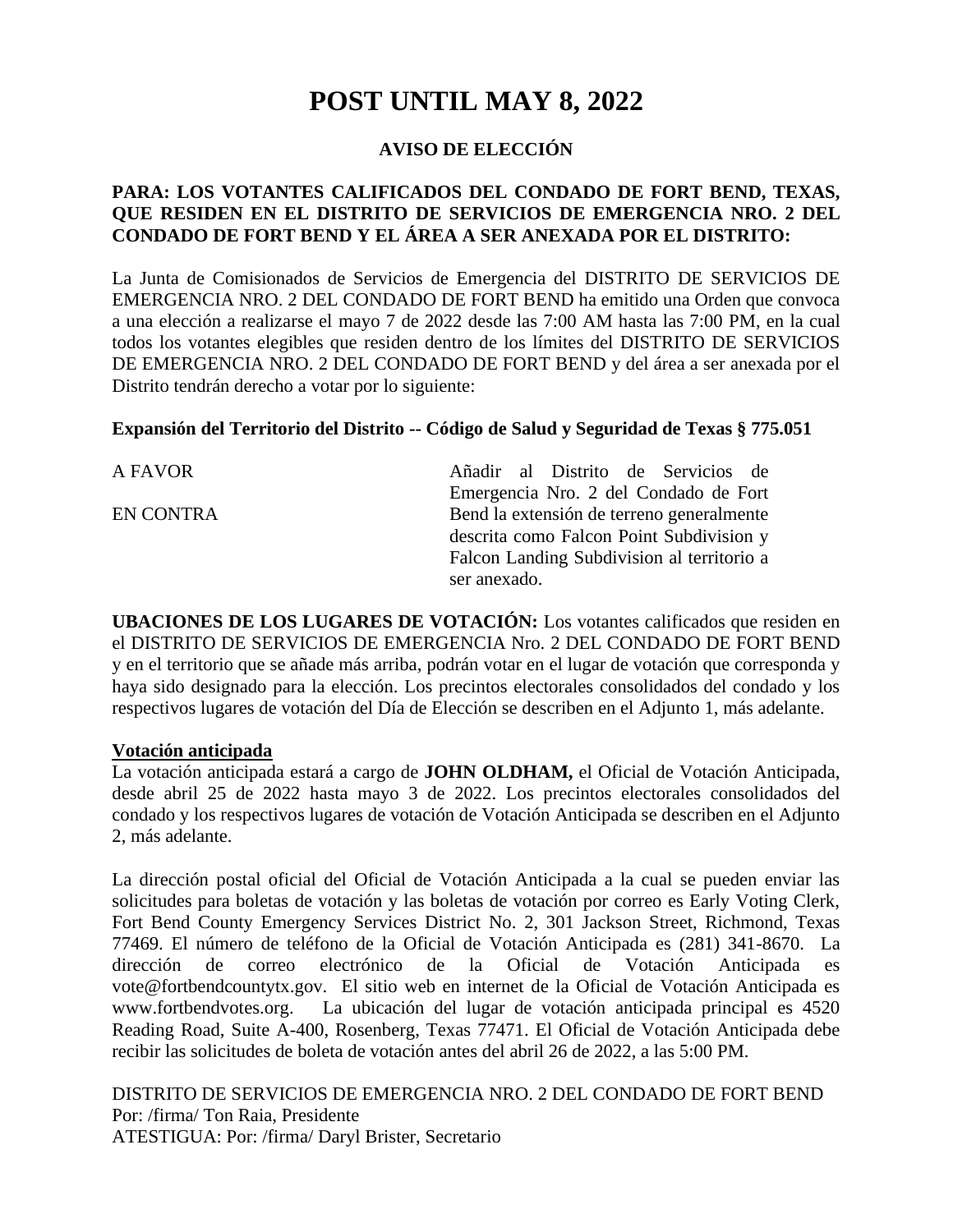#### ATTACHMENT 1 (Election Day Vote Centers) (Centros de votación del dia de las elecciones)

| <b>COUNTYWIDE POLLING PLACE</b><br>(LUGAR DE VOTACION DEL<br><b>CONDADO)</b> | <b>ADDRESS</b><br>(DIRECCION) | <b>CITY</b><br>(CIUDAD) | $\overline{ZIP}$<br>(CODIGO<br><b>POSTAL)</b> |
|------------------------------------------------------------------------------|-------------------------------|-------------------------|-----------------------------------------------|
| Aki Prof Development Center                                                  | 6361 S. Stadium Ln            | <b>KATY</b>             | 77494                                         |
| <b>Beasley City Hall</b>                                                     | 319 S. 3rd St                 | <b>BEASLEY</b>          | 77417                                         |
| Beckendorf Jr High                                                           | 8200 South Fry Rd             | <b>KATY</b>             | 77494                                         |
| <b>Bowie Middle School</b>                                                   | 700 Plantation Dr             | <b>RICHMOND</b>         | 77406                                         |
| <b>Brazos Bend Baptist Church</b>                                            | 22311 FM 762 Rd               | NEEDVILLE               | 77461                                         |
| <b>Briarchase Missionary Bapt Church</b>                                     | 16000 Blueridge Rd            | <b>MISSOURI CITY</b>    | 77489                                         |
| <b>Calvary Baptist Church</b>                                                | 4111 Airport Ave              | <b>ROSENBERG</b>        | 77471                                         |
| Chasewood Clubhouse                                                          | 7622 Chasewood Dr             | <b>MISSOURI CITY</b>    | 77489                                         |
| Cinco Ranch Branch Library                                                   | 2620 Commerical Center Blvd   | <b>KATY</b>             | 77494                                         |
| <b>Clements High School</b>                                                  | 4200 Elkins Dr                | <b>SUGAR LAND</b>       | 77479                                         |
| <b>Commonwealth Clubhouse</b>                                                | 4330 Knightsbridge Blvd       | <b>SUGAR LAND</b>       | 77479                                         |
| <b>Crockett Middle</b>                                                       | 19001 Beechnut St             | <b>RICHMOND</b>         | 77407                                         |
| <b>Elkins High School</b>                                                    | 7007 Knights Court            | <b>MISSOURI CITY</b>    | 77459                                         |
| Fairgrounds Bldg D                                                           | 4310 Highway 36 S             | <b>ROSENBERG</b>        | 77471                                         |
| Fort Bend ISD Admin. Bldg.                                                   | 16431 Lexington Blvd          | <b>SUGAR LAND</b>       | 77479                                         |
| Four Corners Community Center                                                | 15700 Old Richmond Rd         | <b>SUGAR LAND</b>       | 77498                                         |
| Garcia Middle School                                                         | 18550 Old Richmond Rd         | <b>SUGAR LAND</b>       | 77478                                         |
| George Bush High School                                                      | 6707 FM 1464 Rd               | <b>RICHMOND</b>         | 77407                                         |
| George Memorial Library                                                      | 1001 Golfview Dr              | <b>RICHMOND</b>         | 77469                                         |
| Goodman Elementary                                                           | 1100 W Sycamore               | <b>FRESNO</b>           | 77545                                         |
| Great Oaks Baptist Church                                                    | 7101 FM 2759 Rd               | <b>RICHMOND</b>         | 77469                                         |
| Greatwood Community/Rec Center                                               | 7225 Greatwood Pkwy           | <b>SUGAR LAND</b>       | 77479                                         |
| <b>Hightower High School</b>                                                 | 3333 Hurricane Lane           | <b>MISSOURI CITY</b>    | 77459                                         |
| Hunters Glen Elementary                                                      | 695 Independence Blvd         | <b>MISSOURI CITY</b>    | 77459                                         |
| <b>Imperial Park Recreation Center</b>                                       | 234 Matlage Way               | <b>SUGAR LAND</b>       | 77478                                         |
| Irene Stern Community Center                                                 | 6920 Fulshear-Katy Road       | <b>FULSHEAR</b>         | 77441                                         |
| <b>Jacks Conference Center</b>                                               | 3232 Austin Pkwy              | <b>SUGAR LAND</b>       | 77479                                         |
| Jones Creek Ranch Park                                                       | 7714 FM 359 Rd                | <b>RICHMOND</b>         | 77406                                         |
| Kempner High School                                                          | 14777 Voss Rd                 | <b>SUGAR LAND</b>       | 77498                                         |
| Kendleton Church of God                                                      | 619 FM 2919 Rd                | <b>KENDLETON</b>        | 77417                                         |
| Lake Olympia Clubhouse                                                       | 180 Island Blvd               | <b>MISSOURI CITY</b>    | 77459                                         |
| Lantern Lane Elementary School                                               | 3323 Mission Valley Dr        | <b>MISSOURI CITY</b>    | 77459                                         |
| Lexington Creek Elementary School                                            | 2335 Dulles Ave               | <b>MISSOURI CITY</b>    | 77459                                         |
| Living Word Lutheran Church                                                  | 3700 South Mason Rd           | <b>KATY</b>             | 77450                                         |
| Lost Creek Conference Center                                                 | 3703 Lost Creek Blvd          | <b>SUGAR LAND</b>       | 77478                                         |
| Maryam Islamic Center                                                        | 504 Sartartia Rd              | <b>SUGAR LAND</b>       | 77479                                         |
| Meadows Place City Hall                                                      | 1 Troyan Dr                   | MEADOWS PLACE           | 77477                                         |
| <b>Mission Bend Library</b>                                                  | 8421 Addicks Clodine Rd       | <b>HOUSTON</b>          | 77083                                         |
| Missouri City Baptist Church                                                 | 16816 Quail Park Dr           | <b>MISSOURI CITY</b>    | 77489                                         |
| Missouri City Visitors Center                                                | 1522 Texas Parkway            | <b>MISSOURI CITY</b>    | 77489                                         |
| <b>Mustang Community Center</b>                                              | 4521 FM 521                   | <b>FRESNO</b>           | 77545                                         |
| Orchard City Hall                                                            | 9714 Kilbler                  | ORCHARD                 | 77464                                         |
| Pecan Grove MUD Admin Bldg                                                   | 751 Pitts Road                | <b>RICHMOND</b>         | 77406                                         |
| <b>Pinnacle Senior Center</b>                                                | 5525 Hobby St                 | <b>HOUSTON</b>          | 77053                                         |
| Quail Valley Elementary School                                               | 3500 Quail Village Dr         | <b>MISSOURI CITY</b>    | 77459                                         |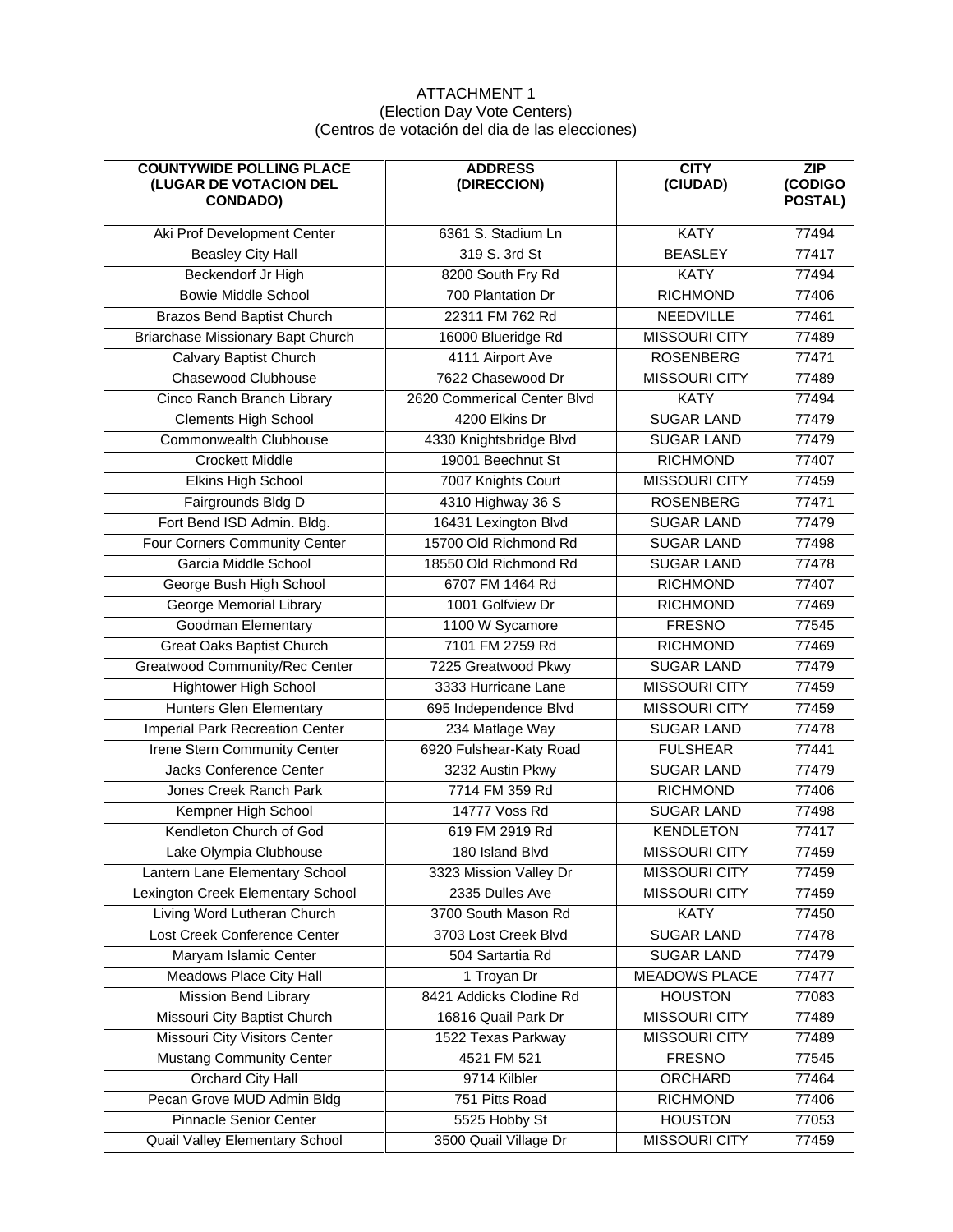| Quail Valley Fund Office            | 3603 Glenn Lakes Ln                     | <b>MISSOURI CITY</b> | 77459 |
|-------------------------------------|-----------------------------------------|----------------------|-------|
| <b>Reese Tech Center</b>            | 12300 University Blvd                   | <b>SUGAR LAND</b>    | 77479 |
| Ridge Point High School             | 500 Waters Lake Blvd                    | <b>MISSOURI CITY</b> | 77459 |
| Ridgegate Community Association     | 5855 W. Ridgecreek Dr                   | <b>HOUSTON</b>       | 77053 |
| Ridgemont Early Childhood Ctr       | 5353 Ridgecreek Circle                  | <b>HOUSTON</b>       | 77053 |
| <b>River Park Recreation Ctr.</b>   | 5875 Summit Creek Drive                 | <b>SUGAR LAND</b>    | 77479 |
| Road & Bridge (Needville)           | 3743 School Street                      | <b>NEEDVILLE</b>     | 77461 |
| Rosenberg Annex Building            | 4520 Reading Rd                         | <b>ROSENBERG</b>     | 77471 |
| Rosenberg City Hall                 | 2110 Fourth Street                      | <b>ROSENBERG</b>     | 77471 |
| Sartartia Middle School             | 8125 Homeward Way                       | <b>SUGAR LAND</b>    | 77479 |
| Sienna Annex                        | 5855 Sienna Springs Way                 | <b>MISSOURI CITY</b> | 77459 |
| Stafford City Hall                  | 2610 South Main                         | <b>STAFFORD</b>      | 77477 |
| Sugar Lakes Clubhouse               | 930 Sugar Lakes Dr                      | <b>SUGAR LAND</b>    | 77478 |
| Sugar Land Branch Library           | 5500 Eldridge Rd                        | <b>SUGAR LAND</b>    | 77478 |
| Sugar Land Church of God            | 1715 Eldridge Rd                        | <b>SUGAR LAND</b>    | 77478 |
| Sugar Land City Hall                | 2700 Town Center Blvd North             | <b>SUGAR LAND</b>    | 77479 |
| Thompsons City Hall                 | 520 Thompson Oil Field Rd               | <b>THOMPSONS</b>     | 77481 |
| <b>Tompkins High School</b>         | 4400 Falcon Landing Blvd<br><b>KATY</b> |                      | 77494 |
| <b>Townewest Towne Hall</b>         | 10322 Old Towne Ln                      | <b>SUGAR LAND</b>    | 77498 |
| University Branch Library           | 14010 University Blvd                   | <b>SUGAR LAND</b>    | 77479 |
| <b>Westlake Preparatory Academy</b> | 23300 Bellaire Blyd                     | <b>RICHMOND</b>      | 77406 |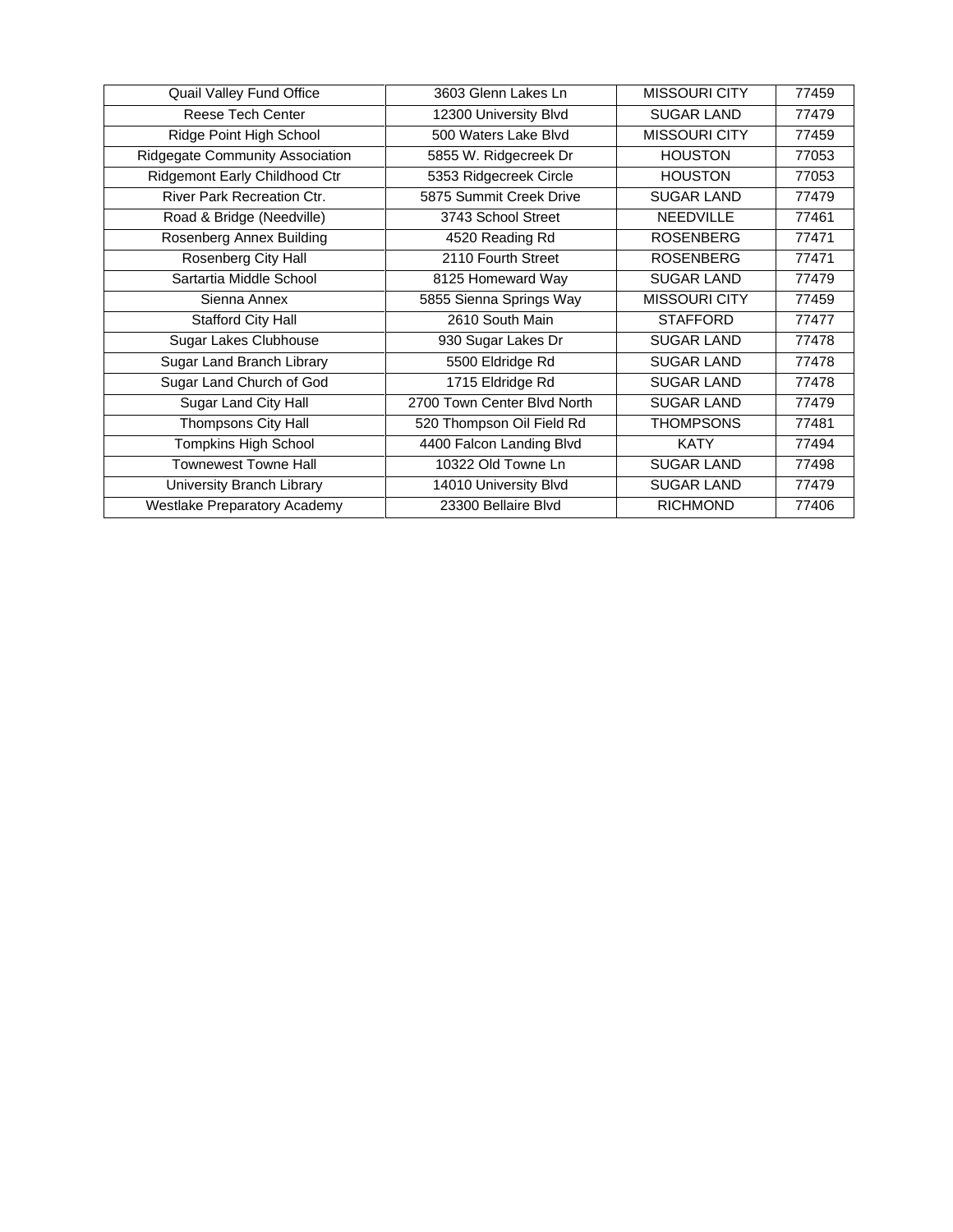#### ATTACHMENT 2 (Early Voting) (Votación anticipada)

|                                                                               | Hours(Horas)                                                                    |                                                            |                                                      |                                                                       |
|-------------------------------------------------------------------------------|---------------------------------------------------------------------------------|------------------------------------------------------------|------------------------------------------------------|-----------------------------------------------------------------------|
| <b>Early Voting Location</b><br>(Ubicación de<br>Votación Anticipada          | Monday-Friday<br>April 25-29, 2022<br>(Lunes-Viernes)<br>(Abril 25-29,<br>2022) | Saturday<br>April 30, 2022<br>(Sábado)<br>(Abril 30, 2022) | Sunday<br>May 1, 2022<br>(Domingo)<br>(Mayo 1, 2022) | Monday-Tuesday<br>May 2-3, 2022<br>(Lunes-Martes)<br>(Mayo 2-3, 2022) |
| <b>Beasley City Hall</b><br>319 S. 3rd Street, Beasley                        |                                                                                 |                                                            |                                                      |                                                                       |
| <b>Bowie Middle School</b><br>700 Plantation Dr, Richmond                     |                                                                                 |                                                            |                                                      |                                                                       |
| <b>Chasewood Clubhouse</b><br>7622 Chasewood Dr, Missouri City                |                                                                                 |                                                            |                                                      |                                                                       |
| <b>Cinco Ranch Branch Library</b><br>2620 Commercial Center Blvd, Katy        |                                                                                 |                                                            |                                                      |                                                                       |
| <b>Fort Bend ISD Administration Bldg.</b><br>16431 Lexington Blvd, Sugar Land |                                                                                 |                                                            |                                                      |                                                                       |
| <b>Four Corners Community Center</b><br>15700 Old Richmond Rd., Sugar Land    |                                                                                 |                                                            |                                                      |                                                                       |
| <b>George Memorial Library</b><br>1001 Golfview Dr, Richmond                  |                                                                                 |                                                            |                                                      |                                                                       |
| <b>Great Oaks Baptist Church</b><br>7101 FM 2759, Richmond                    |                                                                                 |                                                            |                                                      |                                                                       |
| <b>Hightower High School</b><br>3333 Hurricane Lane, Missouri City            | 8:00 a.m.                                                                       | 8:00 a.m.                                                  | <b>CLOSED</b>                                        | 7:00 a.m.                                                             |
| <b>Irene Stern Community Center</b><br>6920 Fulshear-Katy Road, Fulshear      | Tо<br>7:00 p.m                                                                  | To<br>5:00 p.m                                             | (Cerrado)                                            | To<br>7:00 p.m                                                        |
| <b>Jacks Conference Center</b><br>3232 Austin Pkwy, Sugar Land                |                                                                                 |                                                            |                                                      |                                                                       |
| <b>Lost Creek Conference Center</b><br>3703 Lost Creek Blvd, Sugar Land       |                                                                                 |                                                            |                                                      |                                                                       |
| <b>Missouri City Visitors Center</b><br>1522 Texas Pkwy, Missouri City        |                                                                                 |                                                            |                                                      |                                                                       |
| <b>Quail Valley Fund Office</b><br>3603 Glenn Lakes Ln, Missouri City         |                                                                                 |                                                            |                                                      |                                                                       |
| <b>Reese Technical Center</b><br>12300 University Dr, Sugar Land              |                                                                                 |                                                            |                                                      |                                                                       |
| Road & Bridge (Needville)<br>3743 School St, Needville                        |                                                                                 |                                                            |                                                      |                                                                       |
| <b>Rosenberg Annex Building</b><br>4520 Reading Rd, Rosenberg                 |                                                                                 |                                                            |                                                      |                                                                       |
| <b>Sienna Annex</b><br>5855 Sienna Springs Way, Missouri City                 |                                                                                 |                                                            |                                                      |                                                                       |